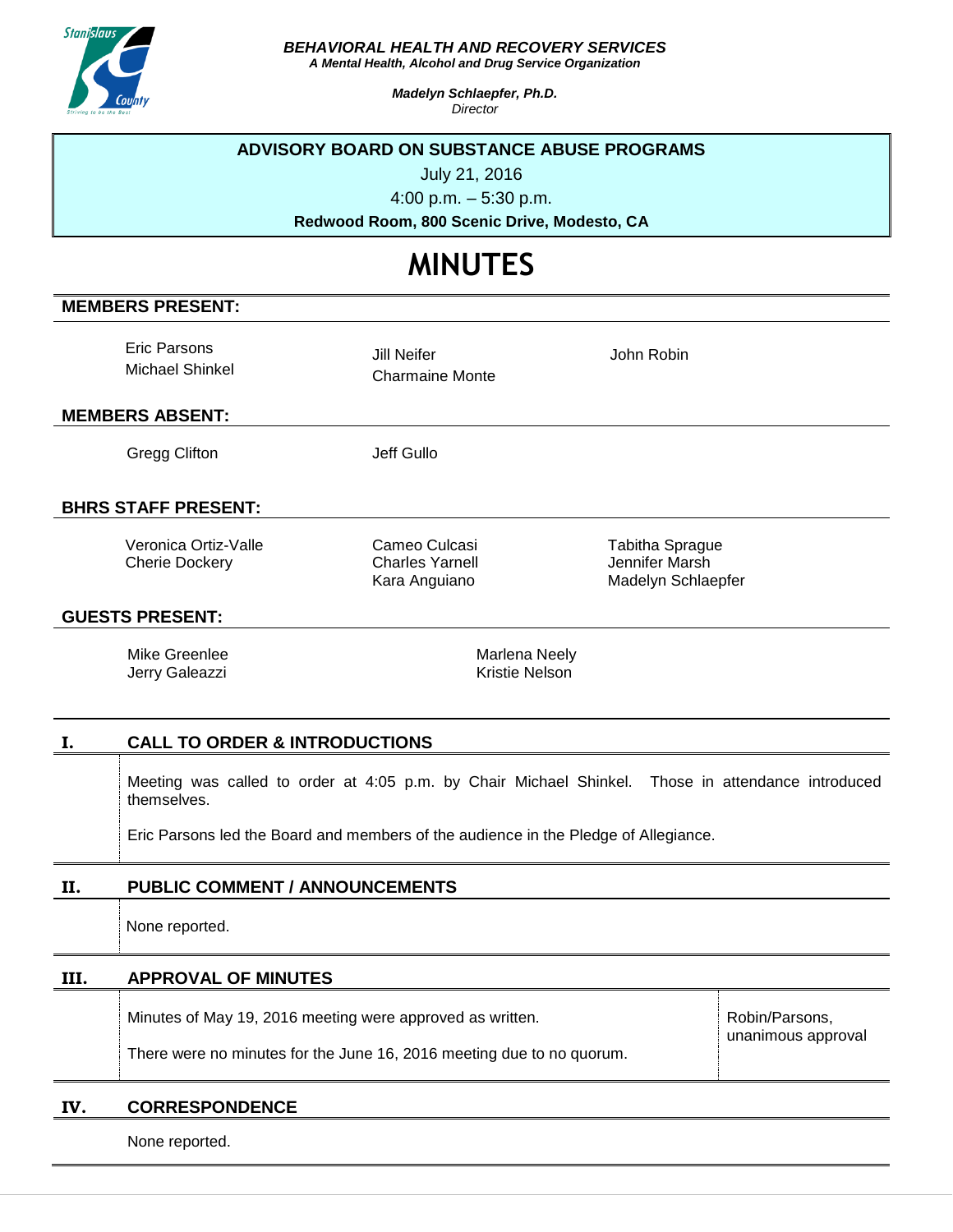## **ADVISORY BOARD ON SUBSTANCE ABUSE PROGRAMS**

## July 21, 2016

4:00 p.m. – 5:30 p.m.

#### **Redwood Room, 800 Scenic Drive, Modesto, CA**

#### **V. ABSAP/MHB MERGER UPDATE**

Michael Shinkel, Chair, shared that the ABSAP/MHB Merge Committee met on July 13<sup>th</sup> to discuss the structure of the committees and consolidation. Michael stated he does not forecast any major issues as we move forward with the merging of the boards. The next meeting is scheduled for July  $26<sup>th</sup>$ . Members were invited to attend.

## **VI. COMMITTEE REPORTS**

#### **Executive:**

The Executive Committee meets the  $2^{nd}$  Tuesday of the month at 4:00 p.m. to set the agenda.

## **Criminal Justice Oversight/Forensics Committee:**

The July meeting was canceled. The Criminal Justice Oversight/Forensics Committee meets quarterly on the 4th Wednesday of the month at 4:00 p.m., Adult Probation, 2<sup>nd</sup> Floor Conference Room, 801 11<sup>th</sup> Street, Suite B-100, Modesto.

**Prevention Committee:** The next meeting will be held Tuesday, October 18, 2016, from 9:00 a.m. – 11:00 a.m. at Sutter Gould Education Center, 1700 McHenry Village Way, Modesto.

Jennifer Marsh shared that Patterson High School is the third school district to participate in Committed Program. Patterson High School will be launching the program on Monday, August 15, at 7:00 p.m. where John Underwood and the Navy Seals will be presenting. Members were invited to attend.

# **VII. CULTURAL COMPETENCY, EQUITY & SOCIAL JUSTICE COMMITTEE (CCESJC)**

The CCESJC meeting was held on July 12, 2016. Veronica Ortiz-Valle summarized on the highlights of the meeting:

- There was a conversation about current issues/views surrounding violence against law enforcement.
- The July issue of the CCESJC Newsletter was included in the packets featuring an article on the National Alliance of Mental Illness Stanislaus (NAMI) written by Lynn Padlo, Director.
- A presentation on LGBTQ Silver and Gold Group for seniors was presented.
- A Promotores Conference to be held soon in Stanislaus County for the first time.

## **VIII. BEHAVIORAL HEALTH DIRECTORS REPORT**

Madelyn Schlaepfer, Ph.D., BHRS Director highlighted the following:

- Dr. Schlaepfer discussed the progress of the potential board merge.
- New BHRS Director, Richard DeGette will be coming on board September 6th.
- Approval to opt-in to the Drug Medi-Cal Organized Delivery System Waiver was approved. The Waiver will allow broadening continuum of care services including compensation for residential and co-occurring treatment at Stanislaus Recovery Center (SRC). This also includes hiring of a new manager to oversee several of those programs.
- Prop. 64: Medical Marijuana initiative will be on the ballot November 8.